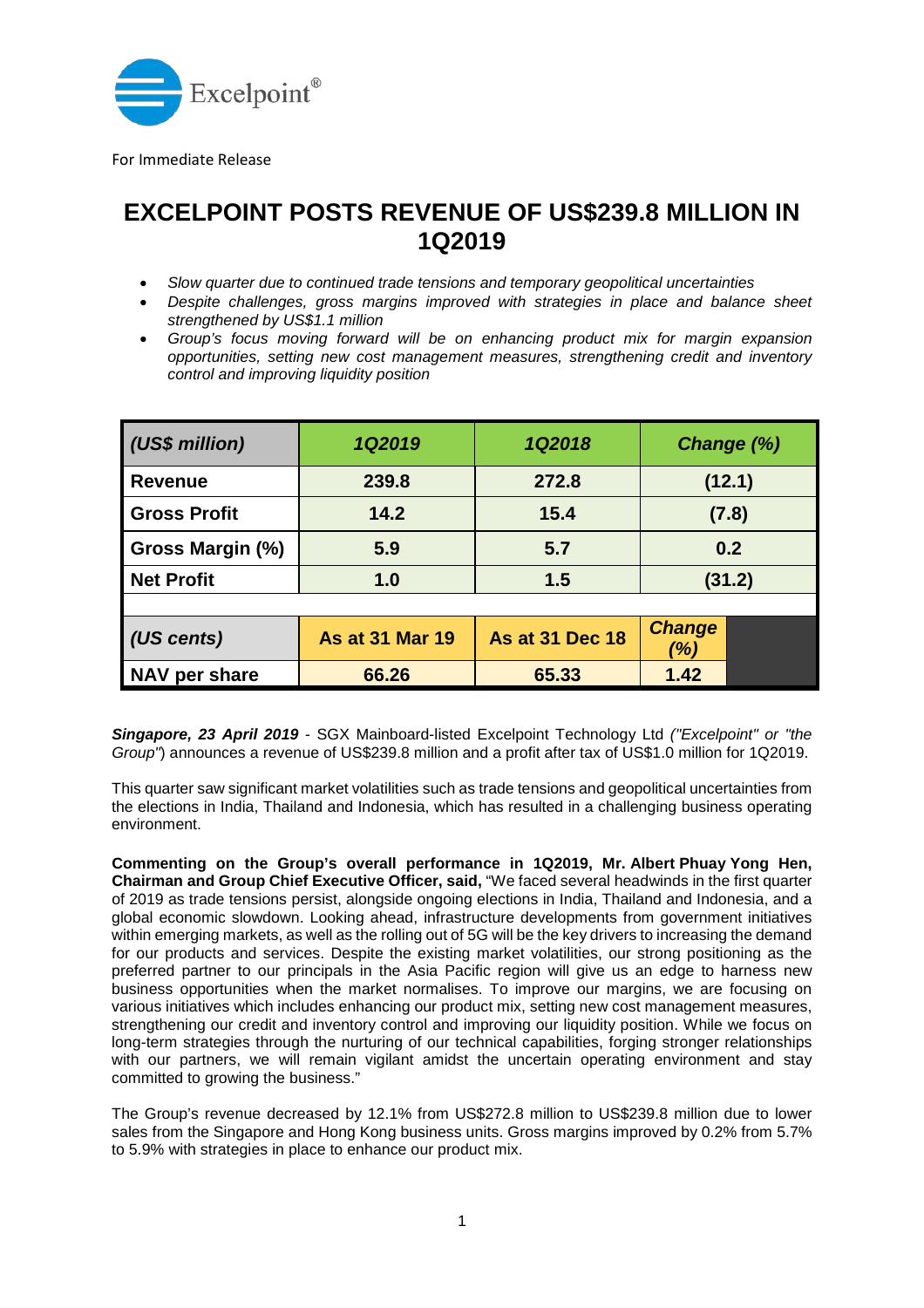

Other income increased by 129.5% from \$0.1 million to \$0.3 million mainly due to non-recurring engineering income.

Sales and distribution costs decreased by 1.2% from US\$7.9 million to US\$7.8 million, and general and administrative expense decreased by 14.4% from US\$4.4 million to US\$3.8 million. These were mainly due to lower staff cost and was partially offset by lower net foreign exchange gain in 1Q2019 arising from the translation of balances denominated in foreign currency into functional currency.

Interest expense increased by 14.7% from US\$1.5 million to US\$1.7 million, due to higher financing cost from the hikes in interest rates.

Overall, the Group reported profit after taxation of US\$1.0 million for 1Q2019.

## **Cashflow and Financial Position Highlights**

The Group's net cash flows generated from operating activities was US\$12.7 million compared to net cash flows used in operating activities of US\$6.0 million in 1Q2018.

Net cash flows used in investing activities was US\$0.7 million compared to US\$1.2 million in 1Q2018. The decrease was mainly due to lower purchase of property, plant and equipment.

Net cash flows used in financing activities was US\$8.1 million compared to net cash generated from financing activities of US\$7.0 million in 1Q2018. This was mainly due to lower working capital requirement.

Cash and short-term deposits stood at US\$24.4 million as at 31 March 2019 as compared to US\$9.8 million as at 31 March 2018.

Non-current assets increased from US\$6.7 million to US\$12.8 million as at 31 March 2019 mainly due to the recognition of right-of-use assets upon adoption of SFRS(I) 16 on 1 January 2019.

Current assets decreased from US\$377.4 million to US\$351.8 million as at 31 March 2019 mainly due to decrease in stocks of US\$16.5 million due to lower purchase of stocks; decrease in trade and other debtors of US\$13.0 million due to higher collection and lower sales; and partially offset by increase in cash and short-term deposits of US\$3.9 million.

Current liabilities decreased from US\$306.2 million to US\$282.7 million as at 31 March 2019 mainly due to decrease in trade and other creditors of US\$18.6 million due to lower purchase of stocks; dcrease in interest-bearing loans and borrowings of US\$7.5 million due to lower working capital requirement; and partially offset by increase in lease liabilities of US\$2.8 million due to recognition of lease liabilities upon adoption of SFRS(I) 16 on 1 January 2019.

Non-current liabilities of US\$2.9 million as at 31 March 2019 was due to the recognition of lease liabilities upon adoption of SFRS(I) 16 on 1 January 2019.

Overall, shareholders' equity increased from US\$77.9 million to US\$79.0 million as at 31 March 2019, mainly due to the profit for the period of US\$1.0 million and fair value changes on equity instrument of US\$0.1 million.

**– End –**